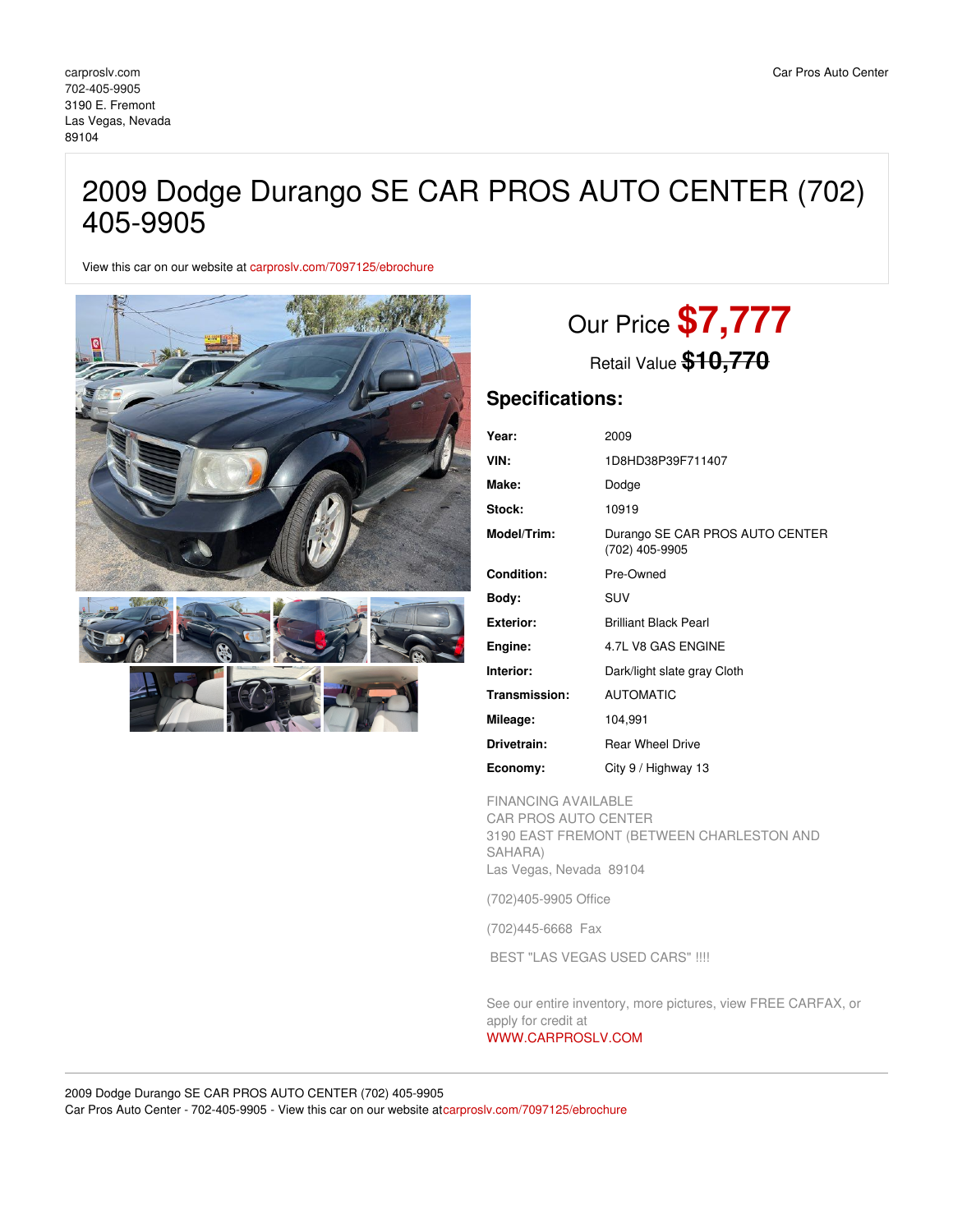

2009 Dodge Durango SE CAR PROS AUTO CENTER (702) 405-9905 Car Pros Auto Center - 702-405-9905 - View this car on our website a[tcarproslv.com/7097125/ebrochure](https://carproslv.com/vehicle/7097125/2009-dodge-durango-se-car-pros-auto-center-702-405-9905-las-vegas-nevada-89104/7097125/ebrochure)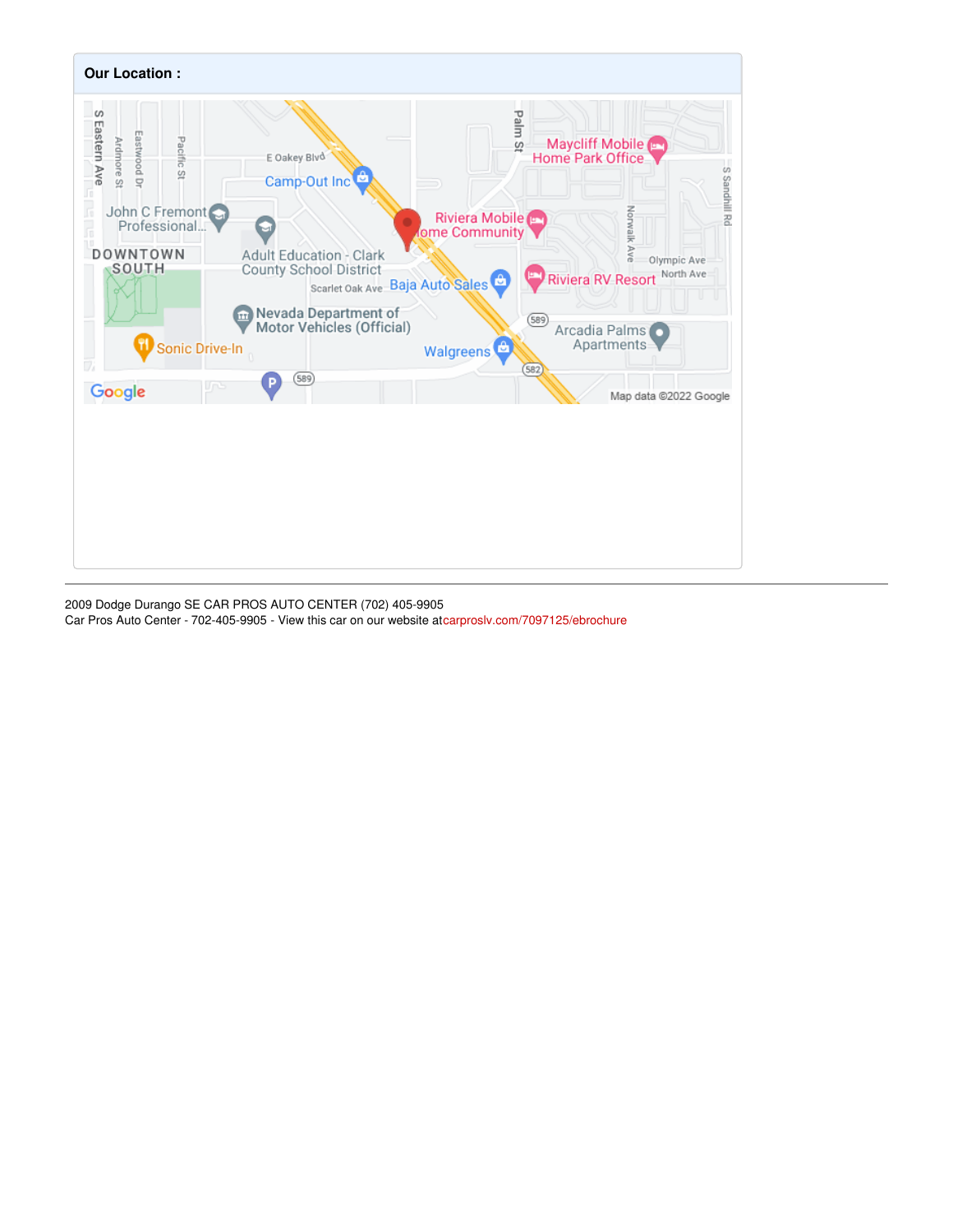## **Installed Options**

#### **Interior**

- 2nd row 40/20/40 folding split bench seat Air conditioning- Auxiliary 12V pwr outlet
- Black instrument panel bezel- Cargo tie-down loops- Covered rear storage compartment
- Day/night rearview mirror- Deep-tinted sunscreen glass (All windows rearward of B-pillar)
- Floor console- Illuminated entry- Instrument panel mounted 12V pwr outlet
- Liftgate flood lamps- Light-tinted windshield & front door glass
- Low back bucket seats -inc: cloth trim Luxury front/rear floor mats
- Map/dome reading lamps- Monotone door trim panels w/map pockets
- Passenger assist handles- Passenger side visor vanity mirror- Pwr door locks
- Pwr windows -inc: front one-touch up/down- Rear window defroster- Speed control
- Tilt steering column

#### **Exterior**

- 17" x 7" styled steel wheels 6" x 9" fold-away exterior mirrors
- Accent color license plate brow- Black door handles- Black roof rack side rails
- Body color front fascia- Exterior mirror memory- Fog lamps- Heated exterior mirrors
- Remote keyless entry- Variable intermittent rear windshield wiper
- Variable intermittent windshield wipers

#### **Safety**

- 2nd row 40/20/40 folding split bench seat Air conditioning- Auxiliary 12V pwr outlet
- Black instrument panel bezel- Cargo tie-down loops Covered rear storage compartment
- Day/night rearview mirror- Deep-tinted sunscreen glass (All windows rearward of B-pillar)
- Floor console- Illuminated entry- Instrument panel mounted 12V pwr outlet
- Liftgate flood lamps- Light-tinted windshield & front door glass
- Low back bucket seats -inc: cloth trim Luxury front/rear floor mats
- Map/dome reading lamps- Monotone door trim panels w/map pockets
- Passenger assist handles- Passenger side visor vanity mirror- Pwr door locks
- Pwr windows -inc: front one-touch up/down- Rear window defroster- Speed control
- Tilt steering column

#### **Mechanical**

- 136-amp alternator- 17" spare steel wheel- 3.7L V6 engine- 3.92 axle ratio
- 4-speed automatic VLP transmission (REQ: EKG 3.7L V6 Engine)
- 600-amp maintenance free battery -inc: rundown protection- 8.25" rear axle ring gear
- Front/rear stabilizer bars- Full-size spare tire- P245/70R17 on/off road BSW tires
- Pwr rack & pinion steering- Rear wheel drive

## **Option Packages**

#### **Factory Installed Packages**

-

-

\$985 4.7L V8 GAS ENGINE -inc: 3.21 axle ratio, 9.25" rear axle ring gear, 6450# GVWR

\$985 Option Packages Total

Car Pros Auto Center [carproslv.com](file:////tmp/carproslv.com) [702-405-9905](tel:702-405-9905) 3190 E. Fremont